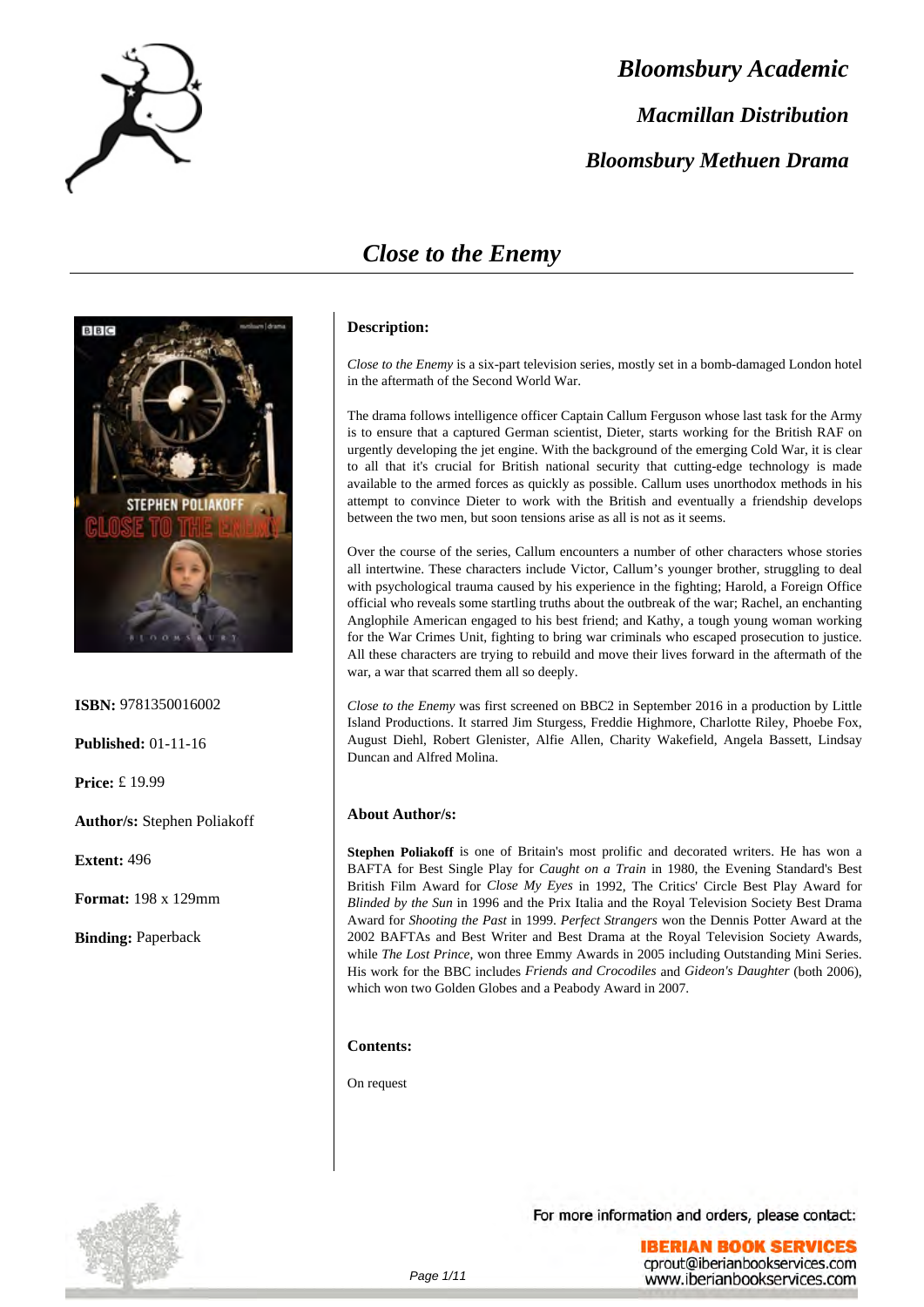

# *Bloomsbury Academic Macmillan Distribution Bloomsbury Academic*

### *Film and Television Genres of the Late Soviet Era*



**ISBN:** 9781441134288

**Published:** 01-12-16

**Price:** £ 23.99

**Author/s:** Alexander Prokhorov & Elena Prokhorova

**Extent:** 240

**Format:** 6 x 9

**Ilustrations:** 30 bw illus

**Binding:** Paperback



### **Description:**

Most histories of Soviet cinema portray the 1970s as a period of stagnation and the gradual decline of the film industry. This book, however, examines Soviet film and television of the era as mature industries articulating diverse cultural values via new genre models. During the 1970s, Soviet cinema and television developed a parallel system of genres where television texts celebrated conservative consensus while films manifested symptoms of ideological and social crises.

The book examines police film, melodrama, comedy, children's film, variety show film, art cinema, and epic film, and outlines how television gradually emerged as the major form of Russo-Soviet popular culture. Through close analysis of well-known film classics of the period as well as less familiar films and television series, this groundbreaking work helps to deconstruct the myth of this era as a time of social stability and also helps us to understand the persistence of this myth in the contemporary Russian collective memory.

*Film and Television Genres of the Late Soviet Era is the first book to thoughtfully address the late socialist period and the first to provide a thorough analysis of Soviet genre film. It will become standard reading for anyone interested in Soviet cinema after 1968*. **Lilya Kaganovsky, Associate Professor of Slavic, Comparative Literature, and Cinema & Media Studies, University of Illinois, Urbana-Champaign, USA**

*If you want to understand a particular cultural moment after World War II, you have to know the television that people were watching (or not watching). If you want to understand late Soviet and post-Soviet television, you have to read the Prokhorovs*. **Eliot Borenstein, Professor of Russian & Slavic Studies and Provostial Fellow, New York University, USA**

*A thorough, insightful, and groundbreaking analysis of late Soviet genres in both film and television that provides an historical overview of the topic (and its theoretical underpinnings) as well as discerning discussions of such genres as the prestige film, the police procedural, the comedy, and the melodrama.* **Lucy Fischer, Distinguished Professor of Film and English, University of Pittsburgh, USA**

### **About Author/s:**

**Alexander Prokhorov** is Associate Professor of Russian and Film Studies at the College of William and Mary, USA. He is the author of *Inherited Discourse: Paradigms of Stalinist Culture in Literature and Cinema of the Thaw* (2007). **Elena Prokhorova** is Assistant Professor of Russian and Film Studies at the College of William and Mary, USA. Her articles have appeared in *Slavic Review*, *Slavic and East European Journal*, *Kinokultura*, and edited volumes.

#### **Contents:**

- Table of Contents:
- Acknowledgements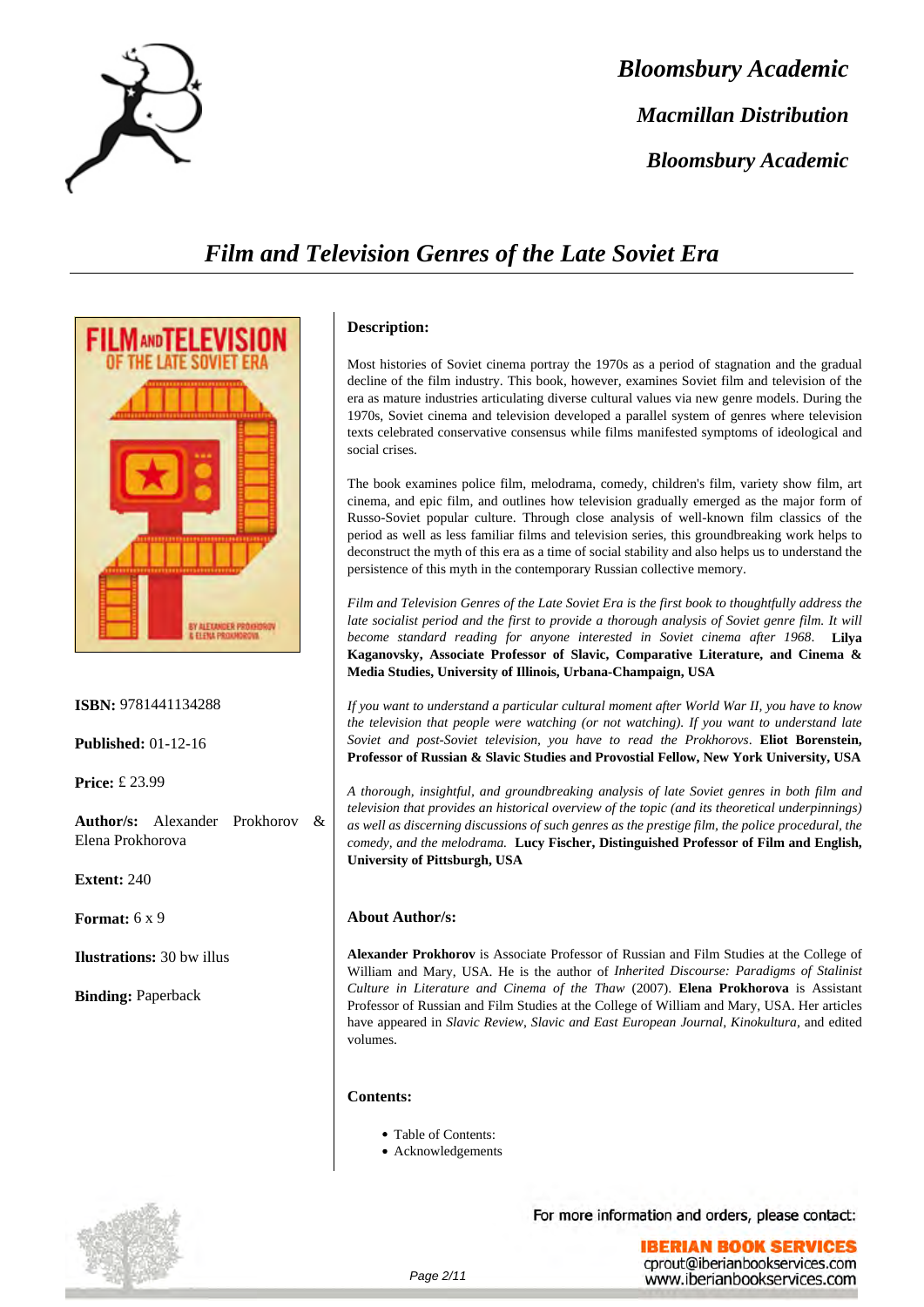- **Introduction**
- 0.1. Approaches to Film and Television Genres
- 0.2. Why Television?
- 0.3. The Difficult Fate of Genre Studies in the USSR and Russia
- 0.4. Overview of Chapters: from Socialist Realism to Film Genres
- **Chapter 1. Epic Film as a Tool of Hard and Soft Power during the Cold War.**
- 1.1. Syntax and Semantics of the Genre
- 1.2. *War and Peace*: Art Cinema on State Service
- 1.3. *Liberation*: War Spectacle and the Politics of Memory
- 1.4. Postscriptum: The Revival of Prestige Productions under Putin
- **Chapter 2. The Socialist Television Police Procedural of the 1970s and 80s: Teaching Soviet Citizens How to Behave.**
- 2.1. Syntax and Semantics of the Genre
- 2.2. *The Investigation Is Conducted by Experts*: The Soviet Police Procedural Is Born
- 2.3. *The Meeting Place Cannot Be Changed*: The Romantics of Criminal Underworld
- 2.4. Postscriptum: Streetwise Cops Meet the Russian Mafia
- **Chapter 3. Late-Soviet Comedy: Between Rebellion and the Status Quo.**
- 3.1. Syntax and Semantics of the Genre
- 3.2. El'dar Riazanov: The Trappings and Traps of Private Life
- 3.3. Mark Zakharov's Television Films: Between the Romance and the Sitcom
- 3.4. Postscriptum: The Living and the (Un)Dead
- **Chapter 4. Reinventing Desire: Late-socialist Melodrama**
- 4.1. Syntax and Semantics of the Genre
- 4.2. Television Melodrama
- 4.3. Cinematic Masculinities
- 4.4. Late-Soviet Woman's Film
- 4.5. Postscriptum: Televised Passions
- Conclusion
- Bibliography
- Filmography
- Index

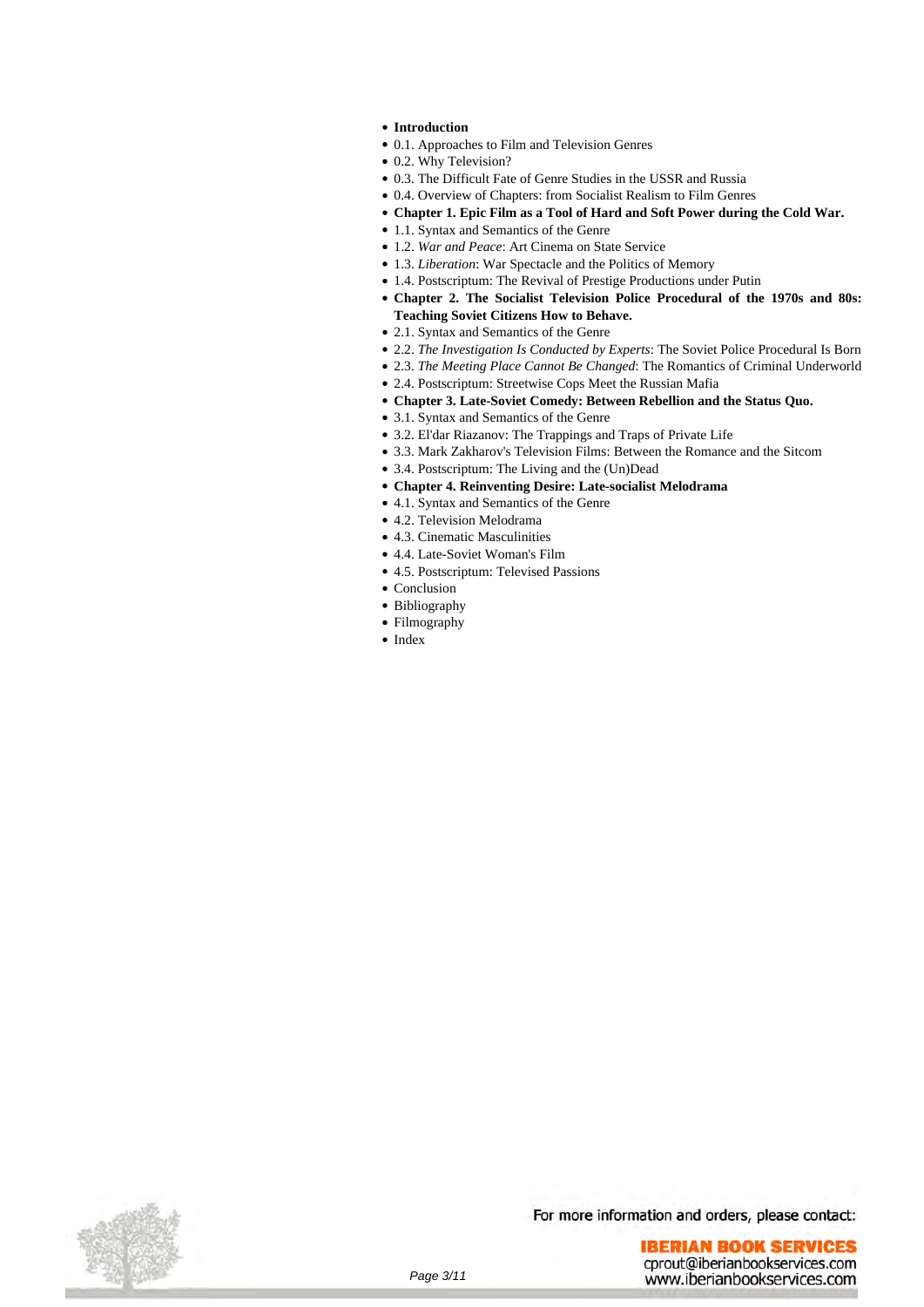

### *Gender and Sexual Dissidence on Catalan and Spanish Television Series*



**ISBN:** 9781443897211

**Published:** 01-09-16

**Price:** £ 52.99

**Author/s:** Silvia Grassi

**Extent:** 290

**Format:** A5

**Binding:** Hardback

### *An Intercultural Analysis*

### **Description:**

Taking as a starting point an interpretation of the television medium as an Ideological State Apparatus, this book examines how gender roles and non-heteronormative sexualities are constructed in Spanish and Catalan television series. In the first part, which focuses on the construction of gender roles in Catalan soap operas, it applies the analytical paradigms founded by Anglo-Saxon feminist scholars for the content of soap operas to a corpus of material which has rarely been analysed through this perspective. In the second part, which focuses on the construction of non-heteronormative sexualities in Spanish and Catalan television series, the book challenges the rhetoric of "normalisation" and the "essentialist" paradigms which have so far dominated the examination of the construction of sexuality in television series.

As such, this book addresses the role performed by television in the construction of meanings which surround gender issues and non-heteronormative sexualities. This is a timely exercise because gender studies and studies of sexual dissidence are fairly recent fields in Spanish and Catalan academia and television has been largely disregarded, especially as far as the analysis of characters and storylines is concerned. As a result, this book represents a major contribution to these fields in the Spanish and Catalan contexts.

### **About Author/s:**

Silvia Grassi is a scholar in Cultural Studies, Media Studies and Gender/ LGBT Studies. Dr Grassi obtained her undergraduate degree in Cultural Studies (2006) and her MA in Cultural and Media Studies (2008) at Università degli Studi di Milano, Italy. In 2014, she received her PhD from the School of European Languages, Translation and Politics of University of Cardiff. From January 2015 to July 2016, she was a member of the research project "Discourses of the Nation and the National" at the Department of Literature, Area Studies and European Languages of the University of Oslo. Dr Grassi's research focuses on how cinema and television from different cultural contexts (mainly British, American, Spanish and Catalan) construct meanings around gender and sexuality. She is also interested in examining how mass media construct meanings around national and cultural identities, particularly in the Catalan context.

#### **Contents:**

- Acknowledgements
- Introduction
- **Part 1—Gender Roles in Soap Operas: A Comparative Analysis of Catalan, British, and American Serials**
- Chapter One A Call to Action: Television as a Site for Feminist Struggle
- Chapter Two How and Why Women Watch Television: From Content Analysis to Audience Analysis
- Chapter Three Soap Opera: A 'Female' Genre?
- Chapter Four How and Why Women Watch Soap Operas: An Analysis of this Genre's Appeal for an Audience Constructed as Female

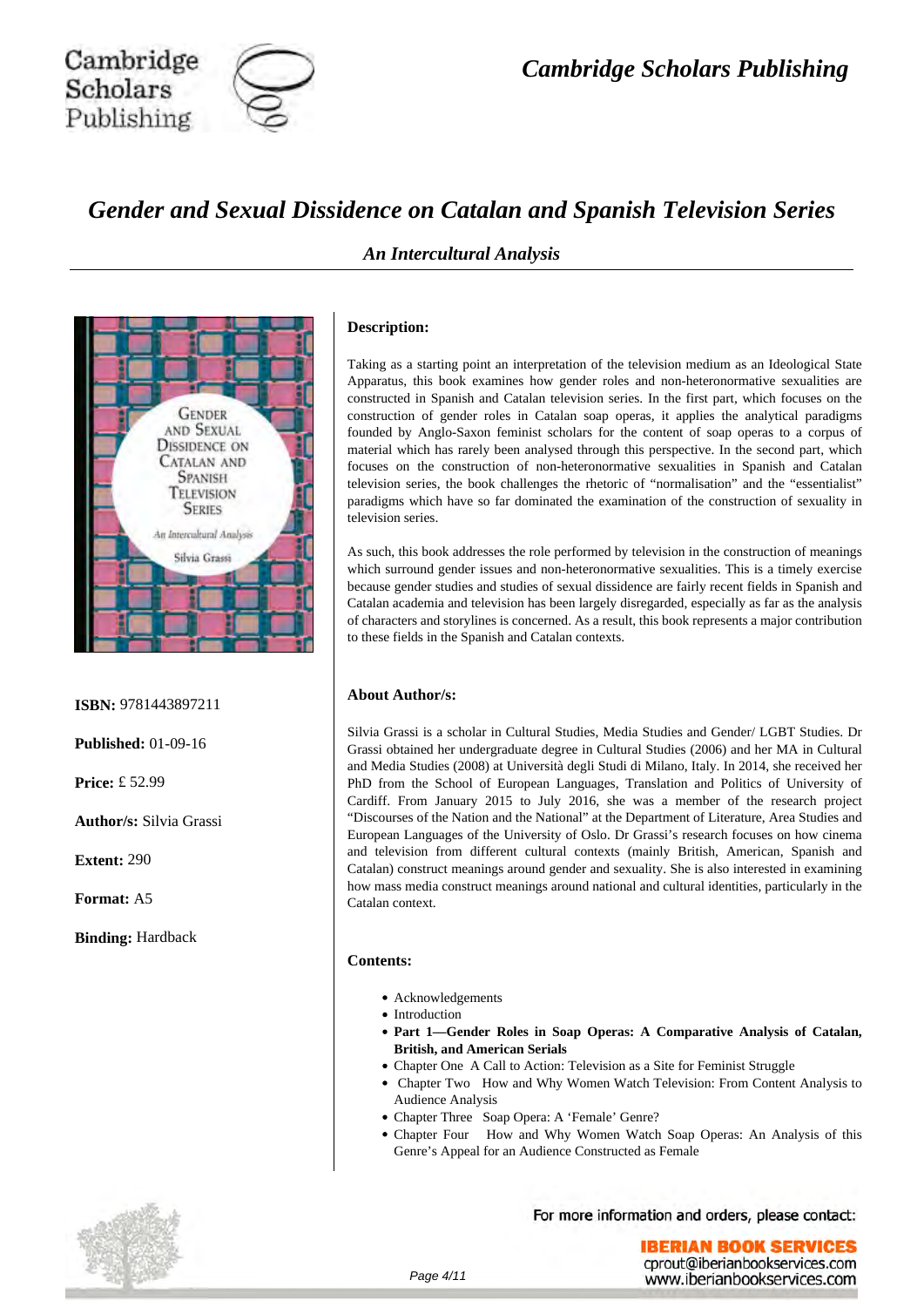- Chapter Five Are Soap Operas all the Same? An Analysis of National Differences within the Genre
- Chapter Six Are Soap Operas a Safe Place? An Analysis of Models of Family and the Construction of a Sense of Community in Soaps
- Chapter Seven Learning from Soap Operas: An Analysis of Soaps' Didactic Aspirations
- Chapter Eight Conclusions vi Contents
- **Part 2—Sexual Dissidence on TV: A Comparative Analysis of Catalan, Spanish, British and American Series**
- Chapter One Do Words Count? A Terminological Clarification
- Chapter Two An Overview of Studies of Non-Heteronormative Content on TV
- Chapter Three Why Television Counts: The Importance of Non-Heteronormative Media Images
- Chapter Four Normalisation: Who Has the Right or Want to be Normal?<br>• Chapter Five Television's Construction of Sexual Dissidence: The
- Television's Construction of Sexual Dissidence: The Dominant Paradigm of Essentialism
- Chapter Six Constructing a Collective History
- Chapter Seven Television's Depiction of the Role of the School System in Sustaining Heteronormativity
- Chapter Eight Conclusions
- Conclusion
- Appendix 1
- Appendix 2
- Bibliography

For sample extract, please see:

<http://www.cambridgescholars.com/download/sample/63334>

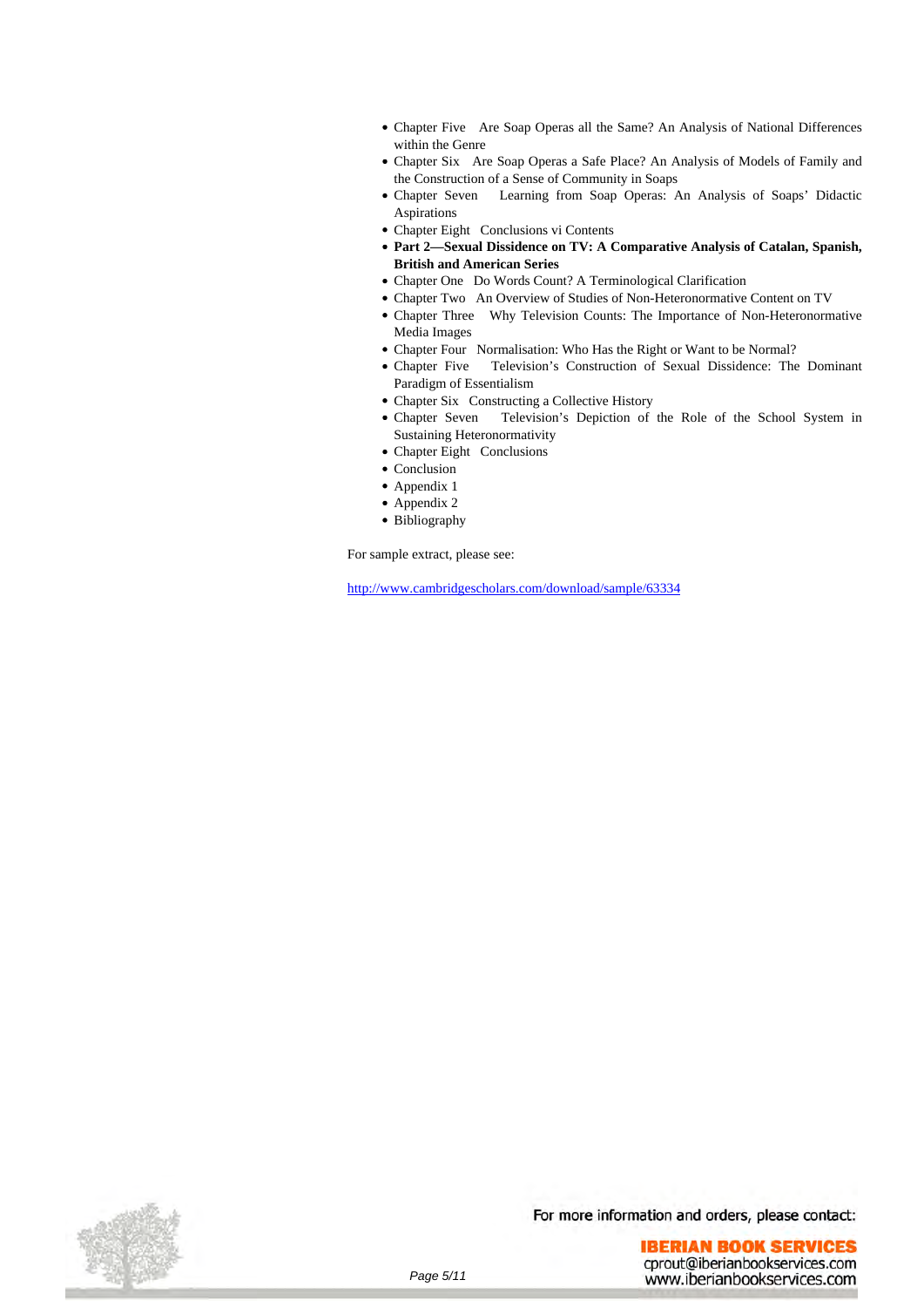

### Cambridge Scholars Publishing

### *Television Beyond and Across the Iron Curtain*



**ISBN:** 9781443897402

**Published:** 01-10-16

**Price:** £ 57.99

**Editor/s:** Kirsten Bönker, Julia Obertreis, Sven Grampp

**Extent:** 320

**Format:** A5

**Binding:** Hardback

### **Description:**

From the mid-1950s onwards, the rise of television as a mass medium took place in many East and West European countries. As the most influential mass medium of the Cold War, television triggered new practices of consumption and media production, and of communication and exchange on both sides of the Iron Curtain.

This volume leans on the long-neglected fact that, even during the Cold War era, television could easily become a cross-border matter. As such, it brings together transnational perspectives on convergence zones, observations, collaborations, circulations and interdependencies between Eastern and Western television. In particular, the authors provide empirical ground to include socialist television within a European and global media history. Historians and media, cultural and literary scholars take interdisciplinary perspectives to focus on structures, actors, flow, contents or the reception of cross-border television. Their contributions cover Albania, the CSSR, the GDR, Russia and the Soviet Union, Serbia, Slovenia and Yugoslavia, thus complementing Western-dominated perspectives on Cold War mass media with a specific focus on the spaces and actors of East European communication.

Last but not least, the volume takes a long-term perspective crossing the fall of the Iron Curtain, as many trends of the post-socialist period are linked to, or pick up, socialist traditions.

### **About Editor/s:**

**Kirsten Bönker** is Interim Professor of East European History at the History Department at Carl von Ossietzky University Oldenburg, Germany. Her research interests include the cultural, political and social history of Russia and the Soviet Union, European media history, and Cold War history. **Sven Grampp** is Assistant Professor (Akademischer Rat) at the Institute of Theater and Media studies at Friedrich-Alexander-University of Erlangen-Nuremberg, Germany. His research interests include the Space Race, media theory, and television. **Julia Obertreis** is Chair of Modern and East European History at Friedrich-Alexander-University of Erlangen-Nuremberg, Germany. Her research interests include the imperial history of Russia and the Soviet Union, environmental history, oral history, European television history, and the relationship between global history and East European History.

### **Contents:**

On request or please see:

<http://www.cambridgescholars.com/download/sample/63392>

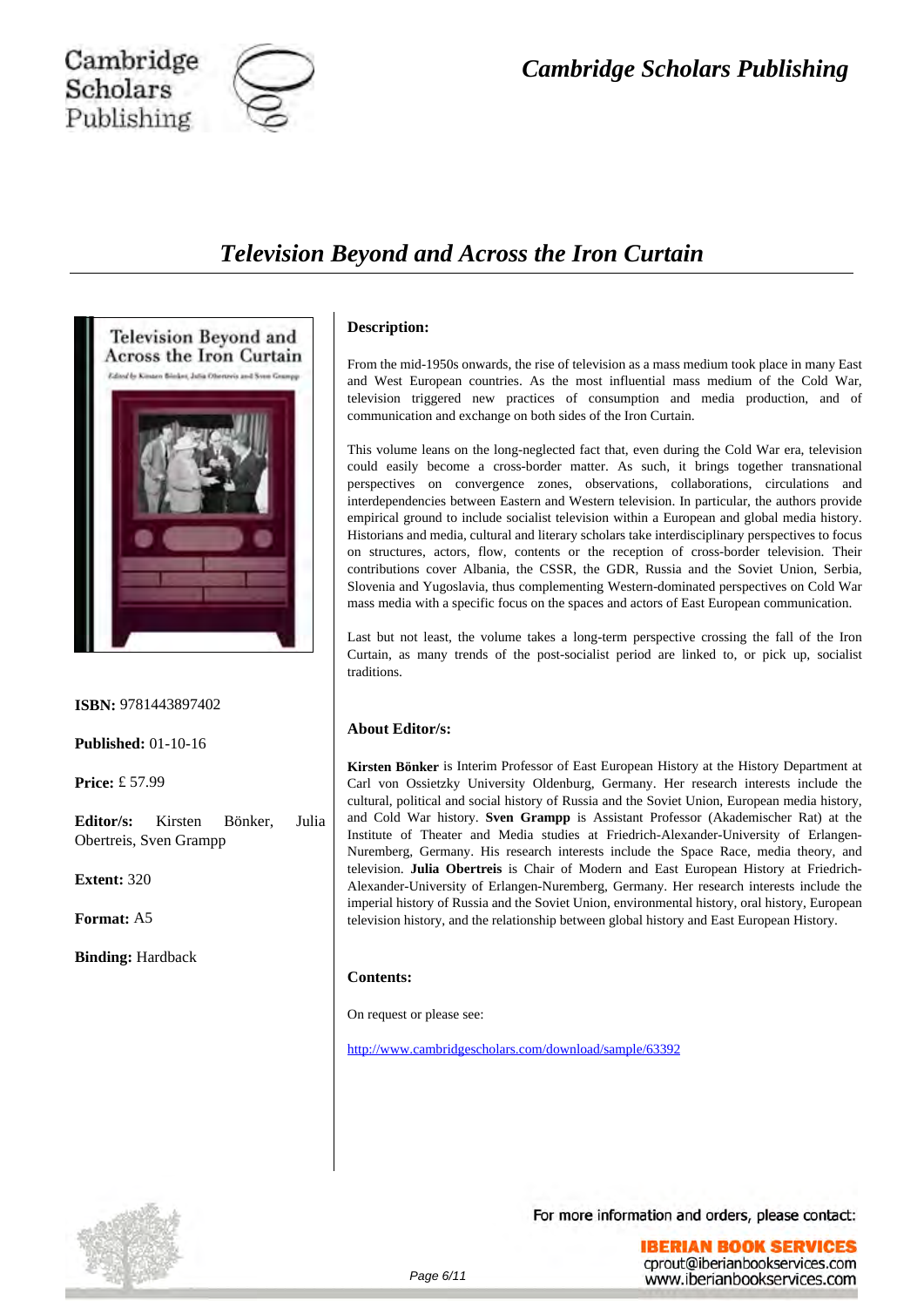

### *Peter Lang International*

### *Digital Fandom 2.0*

### *New Media Studies*



#### **ISBN:** 9781433131509

**Published:** 15-10-16

**Price:** € 44.20

**Author/s:** Paul Booth

**Format:** 15x22,5 cm

**Binding:** Paperback

### **Description:**

In this completely revised and updated version of *Digital Fandom*, Paul Booth extends his analysis of fandom in the digital environment.

With new chapters that focus on the economics of crowdfunding, the playfulness of Tumblr, and the hybridity of the fan experience, alongside revised chapters that explore blogs, wikis, and social networking sites, *Digital Fandom 2.0* continues to develop the "philosophy of playfulness" of the contemporary fan.

Booth's analysis reveals the many facets of the digital fan experience, including hybrid fandom, demediation, and the digi-gratis economy.

With a foreword from noted fan scholar Matt Hills, Booth's new *Digital Fandom 2.0* shows the power of the fan in the digital age.

*In this web 2.0 world, where community and not content is king, the fan marks a new form of interactive subjectivity that deconstructs the usual categories of consumer and producer. Paul Booth's 'Digital Fandom' breaks new ground in the investigation of this subject, demonstrating how it reorganizes and reorients the field of new media studies.* **David J. Gunkel, Presidential Teaching Professor, Northern Illinois University, Author of** *Hacking Cyberspace and Thinking Otherwise*

*From blogs to ARGS, wikis to social networking sites, Paul Booth provides an in-depth tour of how fans straddle and traverse the boundary between television and digital media. With a theoretically rich analytic eye, 'Digital Fandom' breaks new ground for* the next generation of media scholarship. **Jason Mittell, Middlebury College, Author of** *Television & American Culture*

### **About Author/s:**

Paul Booth (PhD., Rensselaer Polytechnic Institute) is an Associate Professor of Communication at DePaul University. He is the author of Game Play (2015), Playing Fans (2015), and Time on TV (2012), and the editor of Fan Phenomena: Doctor Who (2013), and co-editor of Controversies in Digital Ethics (2016, with Amber Davisson) and Seeing Fans (2016, with Lucy Bennett).

### **Contents:**

On request

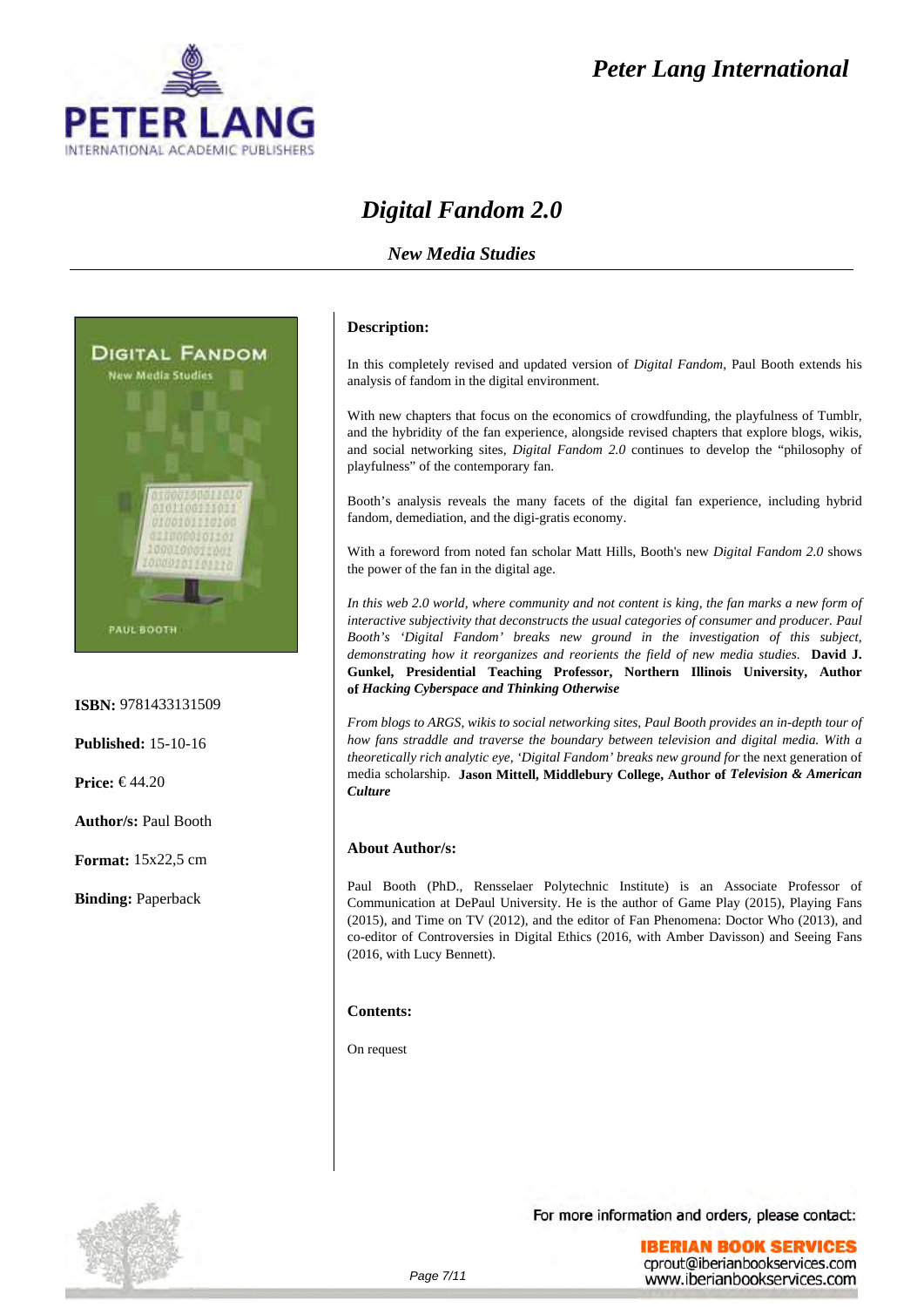### *Peter Lang International*



### *Intercultural Communication as a Clash of Civilizations*



**ISBN:** 9781433122644

**Published:** 15-07-16

**Price:** € 115.35

**Author/s:** Tal Samuel-Azran

**Binding:** Hardback

### *Al-Jazeera and Qatar's Soft Power*

### **Description:**

*Intercultural Communication as a Clash of Civilizations* argues that Al-Jazeera is not an agent of globalization, as is widely argued, but a tool used by the Qatari government to advance its political as well as Islamist goals.

This book also maps the Western tendency to reject the network outright despite Al-Jazeera's billion-dollar investments designed to gain entrance into Western markets; it shows empirically that this rejection is similarly rooted in religious, cultural and national motives.

This book asserts that the main outcome of Al-Jazeera's activities is the promotion of religious and cultural conflicts. The network persistently portrays global events through the prism of conflicting religious and cultural values – propelling a clash of civilizations as per Samuel P. Huntington's well-known thesis.

*By writing this empirically rich and theoretically sophisticated book, Tal Samuel-Azran has contributed to widening the terms of debate in global news flow. By linking Al-Jazeera with the discourse of soft power, the book also contributes to the much-needed conversation between scholars of international relations and international communication. Researchers and policy mandarins will find this book a valuable resource to make sense of the growing importance of soft power in public diplomacy and the primacy of communication in this process.* **From the foreword by Daya Thussu**

### **About Author/s:**

Tal Samuel-Azran (PhD, University of Melbourne) is Associate Professor and the Head of the International Program at the Sammy Ofer School of Communications at the Interdisciplinary Center Herzliya. His research has been published in American Behavioral Scientist and Computers in Human Behavior, among others, and he is the author of 'Al-Jazeera and US War Coverage' (Peter Lang, 2010).

### **Contents:**

- The Qatar-Al-Jazeera Nexus
- Oatar Invents the Most Effective Contemporary State-Sponsored Broadcasting Network
- Oatar's Soft Power: A Macro Perspective
- Oatar Operates Al-Jazeera as a Smart Power Tool in Its Relationship With Saudi Arabia
- Al-Jazeera's Role in Qatar's Race to Become a «Core State» in the Muslim World During the Arab Spring
- Al-Jazeera's Obsession With the Clash-of-Civilizations Theory and Its Contribution to Qatar's Core-State Ambition
- Part II: Al-Jazeera's Soft Power Strategies in the West
- Al-Jazeera in the US
- Al-Jazeera's Soft Power and Israel

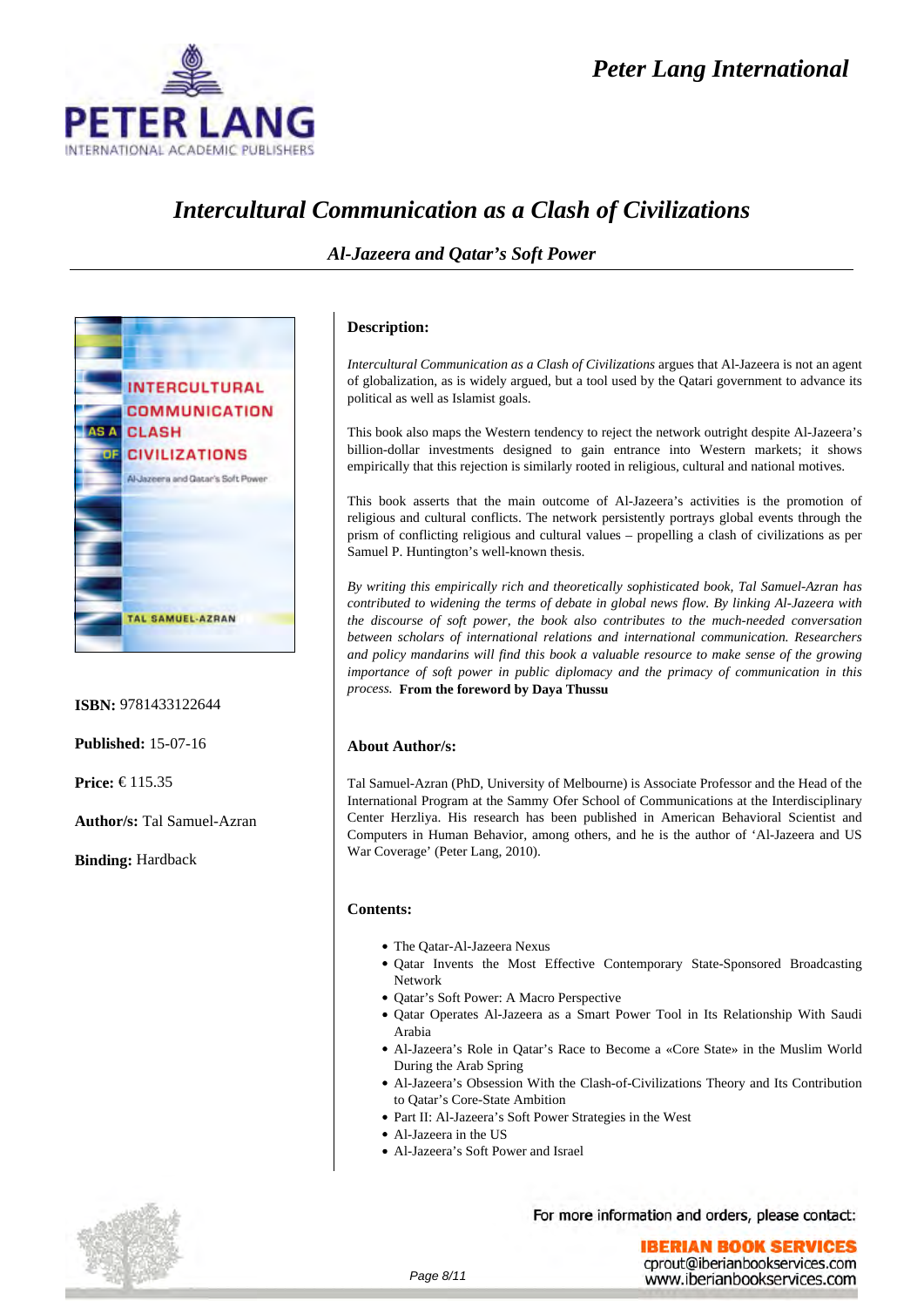Putting It All Together: The Al-Jazeera Effect and What It Means for International and Intercultural Studies.

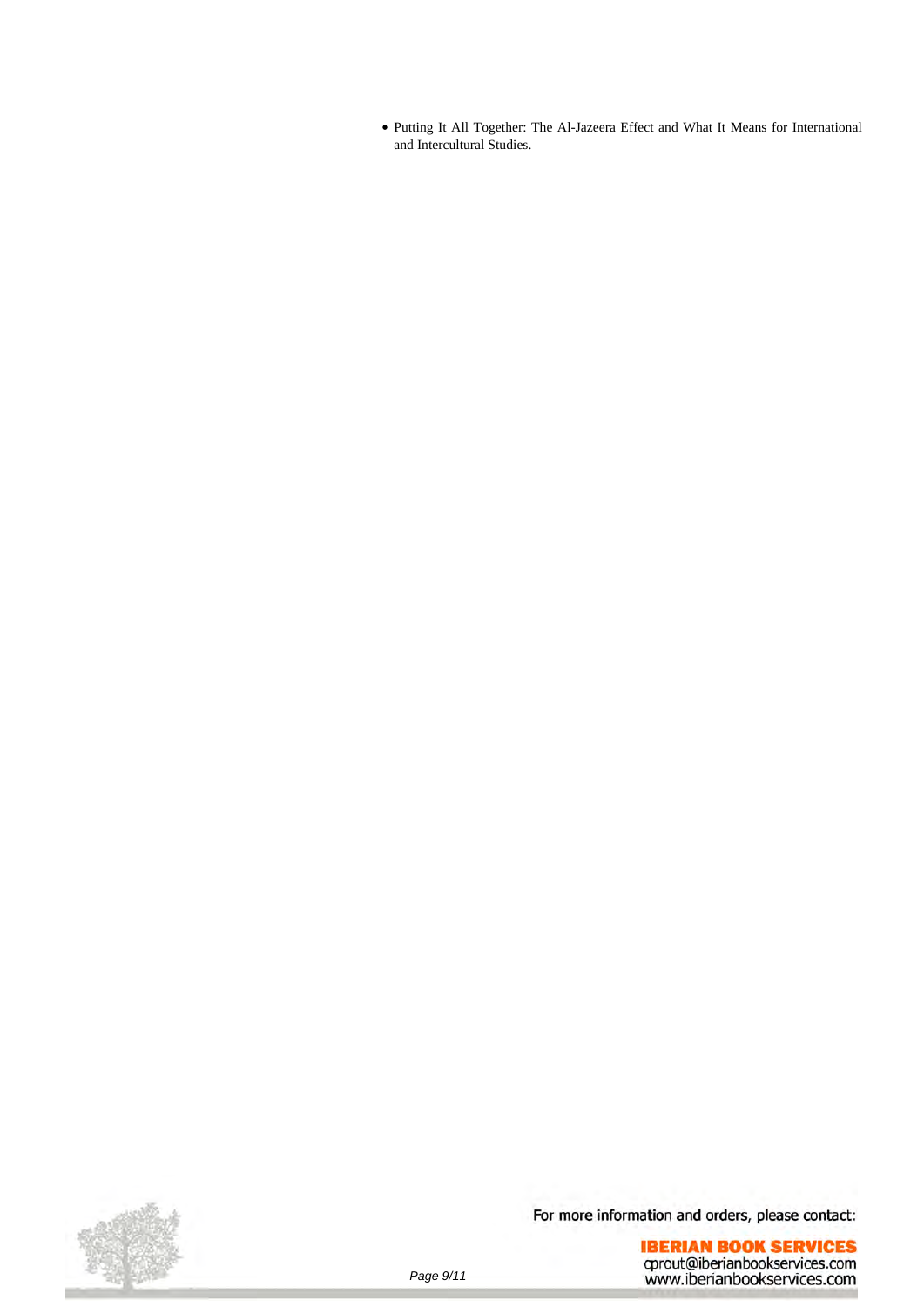# **FFR ERNATIONAL ACADEMIC PUBLISHERS**

### *Peter Lang International*

### *Reel Education*

### *Documentaries, Biopics, and Reality Television*



**ISBN:** 9781433129155

**Published:** 15-08-16

**Price:** € 44.20

**Author/s:** Jacqueline Bach

**Binding:** Paperback

### **Description:**

*Reel Education* is the first single-authored book to bring together the theoretical and practical considerations of teaching cinematic texts about education that claim a degree of verisimilitude.

Given the recent influx of documentaries, biopics, and reality television shows about education, new theoretical frameworks are required to understand how these productions shape public conversations about educational issues. Such texts, with their claims to represent real-life experiences, have a particular power to sway audiences who may uncritically accept these stories as offering "the truth" about what happens in schools. Since all texts, whatever their truth-claims may be, are grounded in specific ideologies, those in the fields of humanities, education, and media and communication studies must pay attention to how these films and television shows are constructed and for what purposes.

This book provides an analysis of documentaries, biopics, and reality television, examining the construction of the genres, the explicit and latent ideologies they contain, and the ways in which students and faculty might critically engage with them in classrooms.

### **About Author/s:**

Jacqueline Bach (PhD, Oklahoma State University) is the Elena and Albert LeBlanc Associate Professor of English Education and Curriculum Theory at Louisiana State University. She has published texts on films and reality television shows in journals such as 'The Journal of Curriculum Theorizing, English Education, 'and 'Pedagogies.'

### **Contents:**

- Acknowledgments and Introduction
- **Section I: Race to Represent First: Documentaries**
- Something Is Wrong in the Education System: Manufacturing a Crisis in the School Documentary
- But No One Taught Me: An Educational Mockumentary
- You Know that Kids Are Getting a Really Crappy Education Now: Teaching Documentaries through Interpretive, Ideological, and Activist Approaches
- **Section II: Based on Actual Events: Biopics**
- I See the Same F—ing Movies You Do, Man: An Analysis of Three Biopics about Teachers
- Trapped by Futility: The Problems with Claiming Connections to Real Classrooms in 'The Class
- I Can't Teach You That Other Stuff: Incorporating Biopics about Education into the Classroom
- **Section III: Real Worlds: Reality Television**
- An Essential Ingredient of Trust: An Overview of the Pedagogical Aspects of Reality Television
- Are You Here to Tell a Story?: An Analysis of One Reality Television Show about